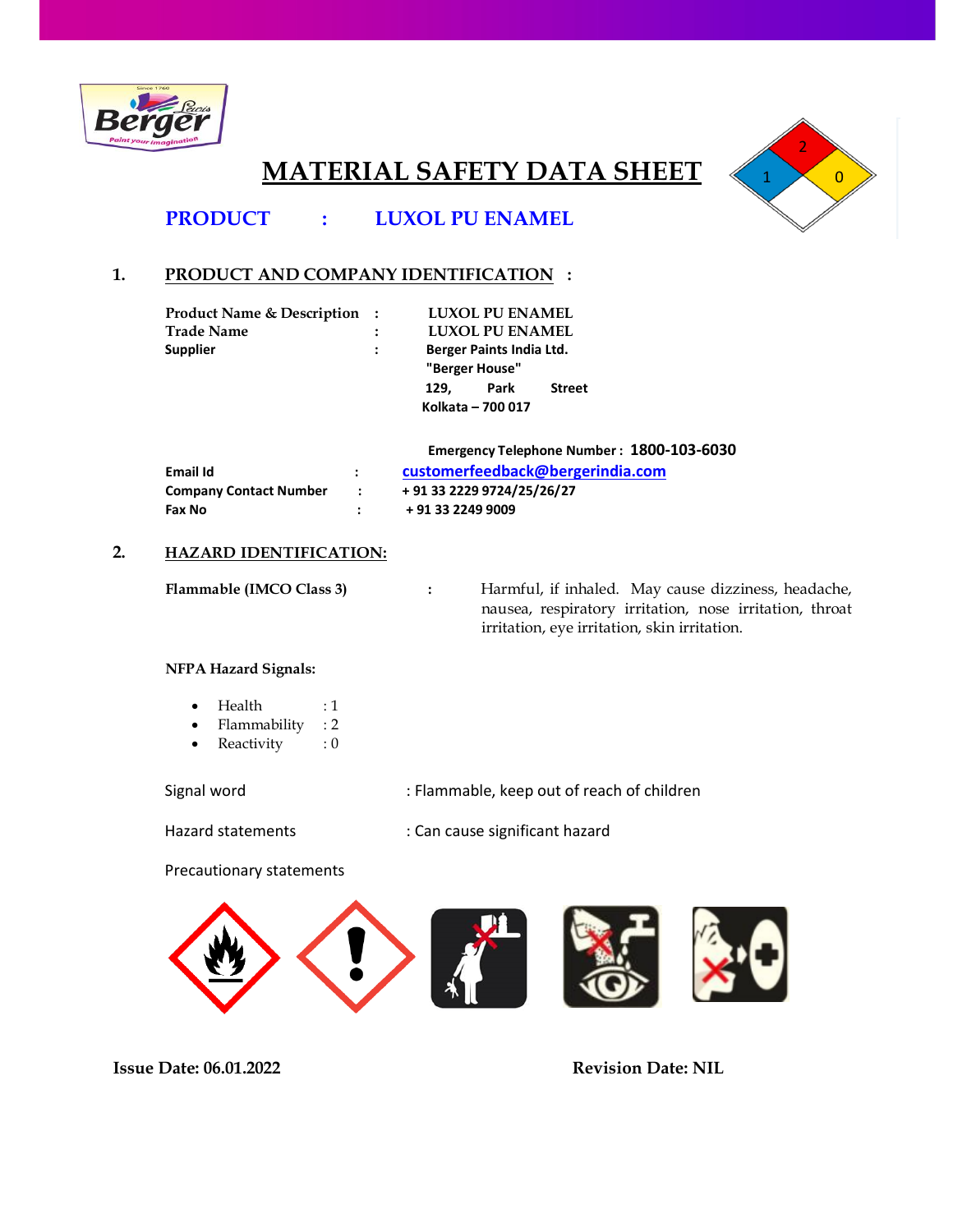

# **3. COMPOSITION AND INFORMATION ON INGREDIENTS:**

#### **Identification of the preparation: Solvent based synthetic topcoat**

#### **Components:**

| <b>NAME</b>            | CAS NO.        | APPROX. WT. (%) |
|------------------------|----------------|-----------------|
| Air Drying Alkyd Resin | Not applicable | $55.0 - 65.0$   |
| Titanium Dioxide       | 13463-67-7     | $0.1 - 22.0$    |
| Phthalocyanine Blue    | 147-14-8       | $0.1 - 2.0$     |
| Phthalocyanine Green   | 1328-53-6      | $0.1 - 3.5$     |
| Carbon Black           | 1333-86-4      | $0.1 - 2.0$     |
| <b>Toluidine Red</b>   | 2425-85-6      | $0.1 - 6.0$     |
| Iron Oxide Yellow      | 51274-00-1     | $1.0 - 4.0$     |
| Iron Oxide Red         | 1309-37-1      | $5.0 - 7.0$     |
| Organic Yellow         | 6358-31-2      | $0.5 - 7.50$    |
| White Spirit           | 64742-88-7     | $30.0 - 35.0$   |
| DRIERS :               |                |                 |
| Cobalt                 | 7440-48-4      | $0.01 - 0.05$   |
| Zinc                   | 7440-66-6      | $0.05 - 0.05$   |
| Calcium                | 7440-70-2      | $0.01 - 0.05$   |
| Zirconium              | 7447-67-7      | $0.01 - 0.05$   |

#### **4. FIRST AID MEASURES:**

**General:** In all cases of doubt or when symptoms persist, seek immediate medication.

**Eye:** Flush immediately with plenty of water for at least 5 minutes and to get medical attention.

**Skin:** Remove all contaminated clothing / shoes and wash affected skin with soap and water. Wash clothing before reuse and destroy contaminated shoes.

**Inhalation:** If inhaled, remove to fresh air. If not breathing, give artificial respiration. If breathing is difficult, give oxygen. Get medical attention immediately.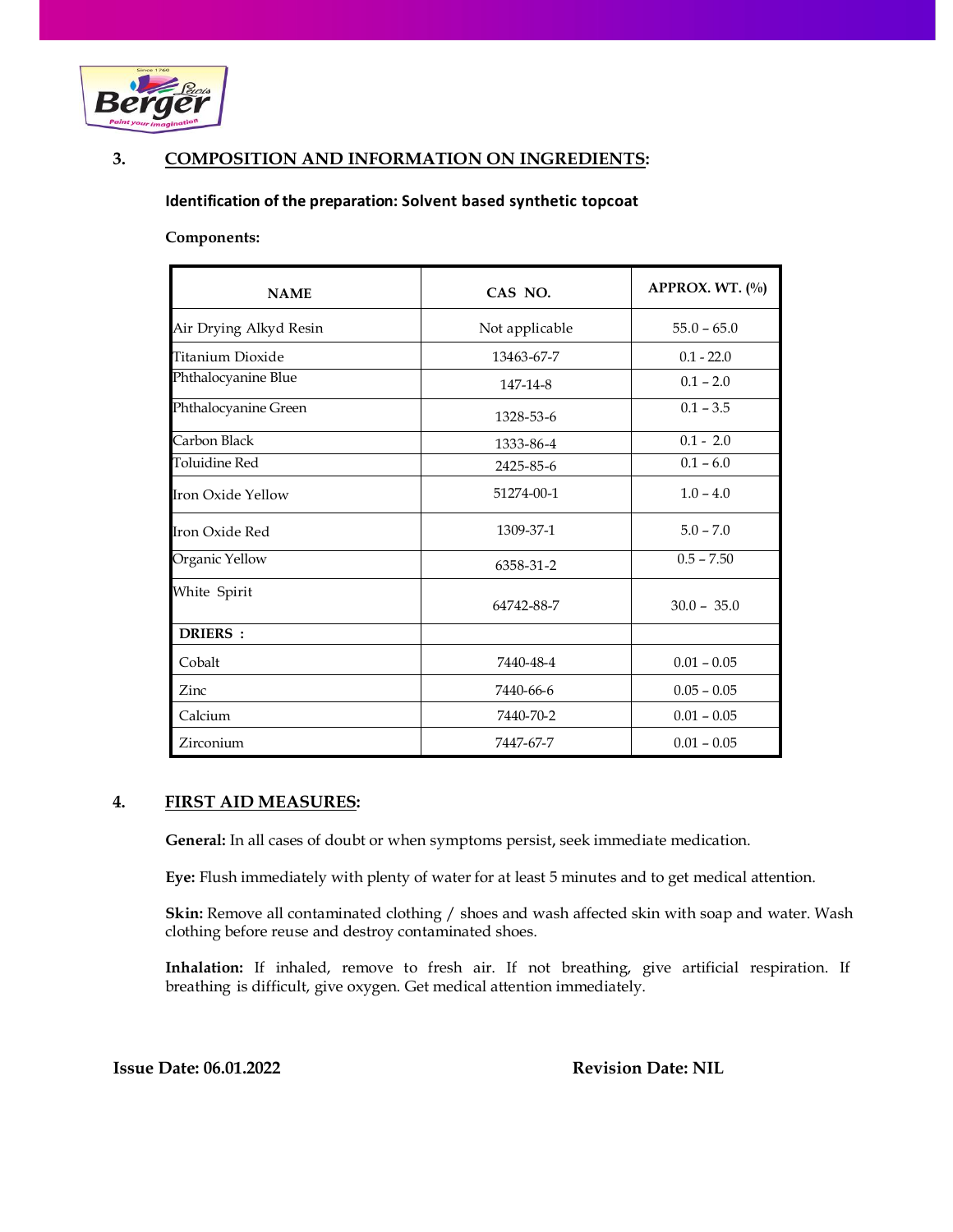

**Ingestion:** If swallowed, induce vomiting. Give large quantities of water or several glasses of milk. Never give anything by mouth to an unconscious person. Get medical attention immediately.

# **5. FIRE FIGHTING MEASURES :**

- Extinguishing Media : Carbon dioxide, dry chemical, foam and / or water fog.
	- Special Procedures : Fire fighters must wear self-contained breathing Apparatus or air masks.
- Containers exposed to fire should be kept cool with water spray.

# **6. ACCIDENTAL RELEASE MEASURES :**

### **Steps to be taken if Material is Released or Spilled:**

Recover spilled material if possible. If unable to recover, then proceed with appropriate cleanup methods. Absorb with materials such as: Clay. Sand. Sawdust. Vermiculite. Collect in suitable and properly labeled containers. Water may be used for final cleaning of affected area. Washed water should be disposed of in accordance with local regulations.

**Personal Precautions:** Use appropriate safety equipment. For additional information, refer to Section 8, Exposure Controls and Personal Protection.

**Environmental Precautions:** Prevent from entering into soil, ditches, sewers, waterways and/or groundwater. See section 12 Ecological information

# **7. HANDLING AND STORAGE:**

**Handling:** Keep away from heat and sources of ignition and in no smoking area. Take precautions against electric charges. It is recommended to wear antistatic clothes including shoes. Use only non- sparking tools. Product should be handled in accordance with good industrial safety procedures.

**Storage:** Keep in cool, well ventilated place. Take precautionary measures against static discharges. Store away from direct sunlight and sources of heat. Storage must comply with the local regulations and should be labeled for proper identification. Do not allow smoking in the areas and keep containers devoid of leakages.

# **8. EXPOSURE CONTROLS / PERSONAL PROTECTION:**

#### **Personal Protection:**

**Respiratory Protection:** In case of insufficient ventilation wear suitable respiratory equipment.

**Hand Protection:** Impervious gloves, preferably PVC make. Evaluate the resistance of the product under conditions of use.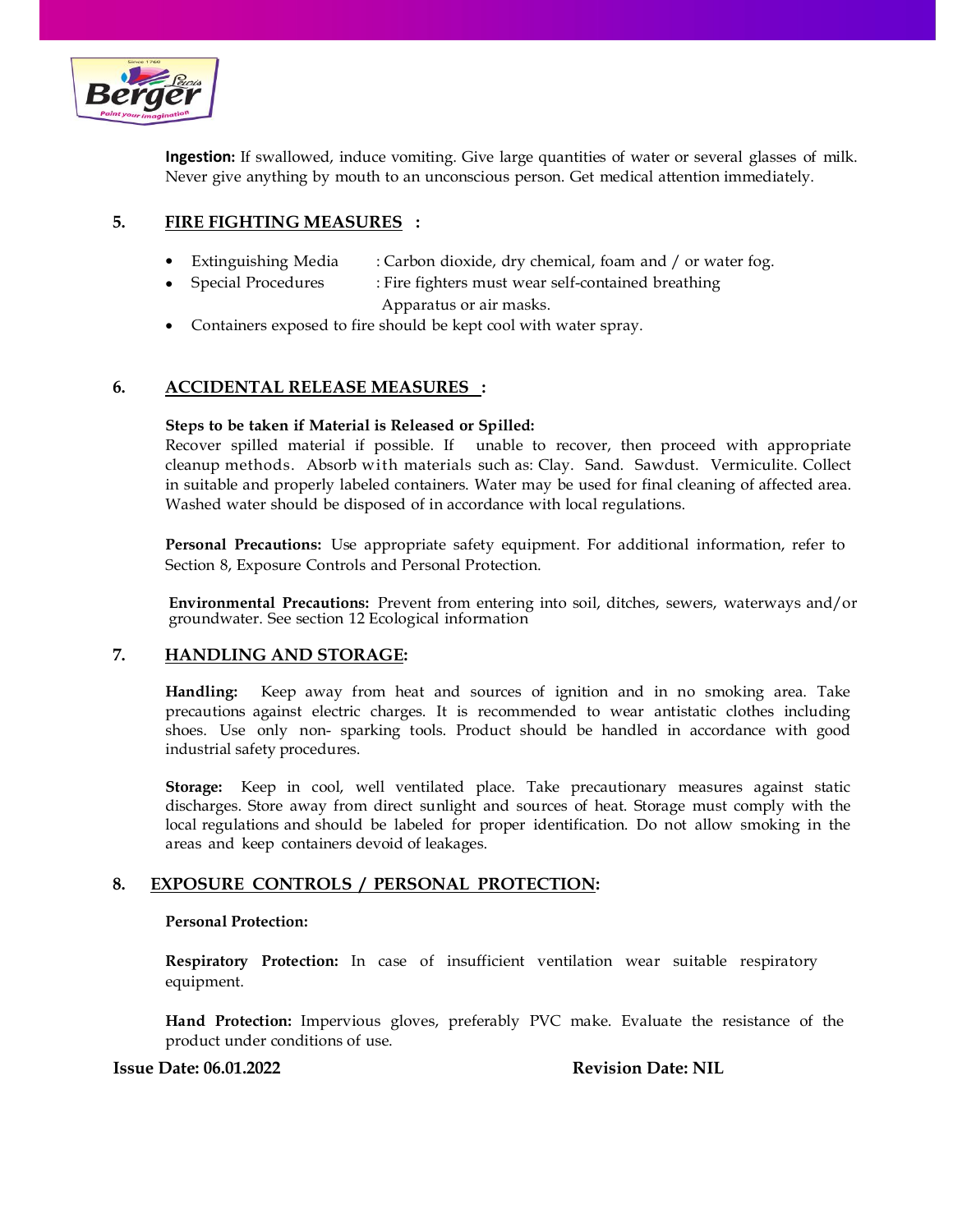

**Eye Protection:** Wear approved safety glasses or chemical goggles or a face shield. Have an emergency eyewash station readily available in the working area.

**Skin & Body Protection:** Impervious gloves, preferably PVC make, coveralls, boots, and/or other resistant protective clothing. Have a safety shower/ eye wash fountain readily available in the immediate work area.

**Other Protective Measures:** Remove contaminated clothing immediately. Keep contaminated clothing in closed containers. Discard or launder before re-wearing. Inform laundry personnel of contaminated hazards.

**Hygiene measures:** Do not eat, drink or smoke in workplace. Wash hands before eating.

#### **Engineering Controls:**

**Ventilation:** Provide local and general exhaust ventilation to effectively remove and prevent vapors and mists generated from the handling of this product. Care should be taken in controlling the emission of fumes into the environment. Ensure that eyewash stations and safety showers are proximal to the workstation location.

### **9. PHYSICAL AND CHEMICAL PROPERTIES:**

| $\bullet$ | Appearance/Form         |                      | Smooth and uniform liquid |
|-----------|-------------------------|----------------------|---------------------------|
| $\bullet$ | Colour                  | $\ddot{\phantom{a}}$ | As per Shade Card         |
| $\bullet$ | <b>Boiling Point</b>    |                      | $160 - 230$ °C.           |
| $\bullet$ | Solubility in water     | $\ddot{\phantom{a}}$ | Insoluble in Water        |
| $\bullet$ | <b>Flash Point</b>      |                      | Above 30°C                |
| $\bullet$ | <b>Specific Gravity</b> |                      | $0.90 - 1.15$             |
| $\bullet$ | <b>Vapor Density</b>    |                      | Heavier than air          |

#### **10. STABILITY AND REACTIVITY:**

| • Stability Indicator              |                      | Yes                                         |  |  |
|------------------------------------|----------------------|---------------------------------------------|--|--|
| • Stability condition to avoid     |                      | Do not freeze                               |  |  |
| • Hazardous decomposition products | $\ddot{\phantom{0}}$ | under normal use.<br>Thermal<br><b>None</b> |  |  |
|                                    |                      | decomposition may leave residues of metal   |  |  |
|                                    |                      | oxides and emits fumes of carbon monoxide,  |  |  |
|                                    |                      | carbon dioxide.                             |  |  |

#### **11. TOXICOLOGICAL INFORMATION:**

Product not tested for the above information, but is classified by conventional method.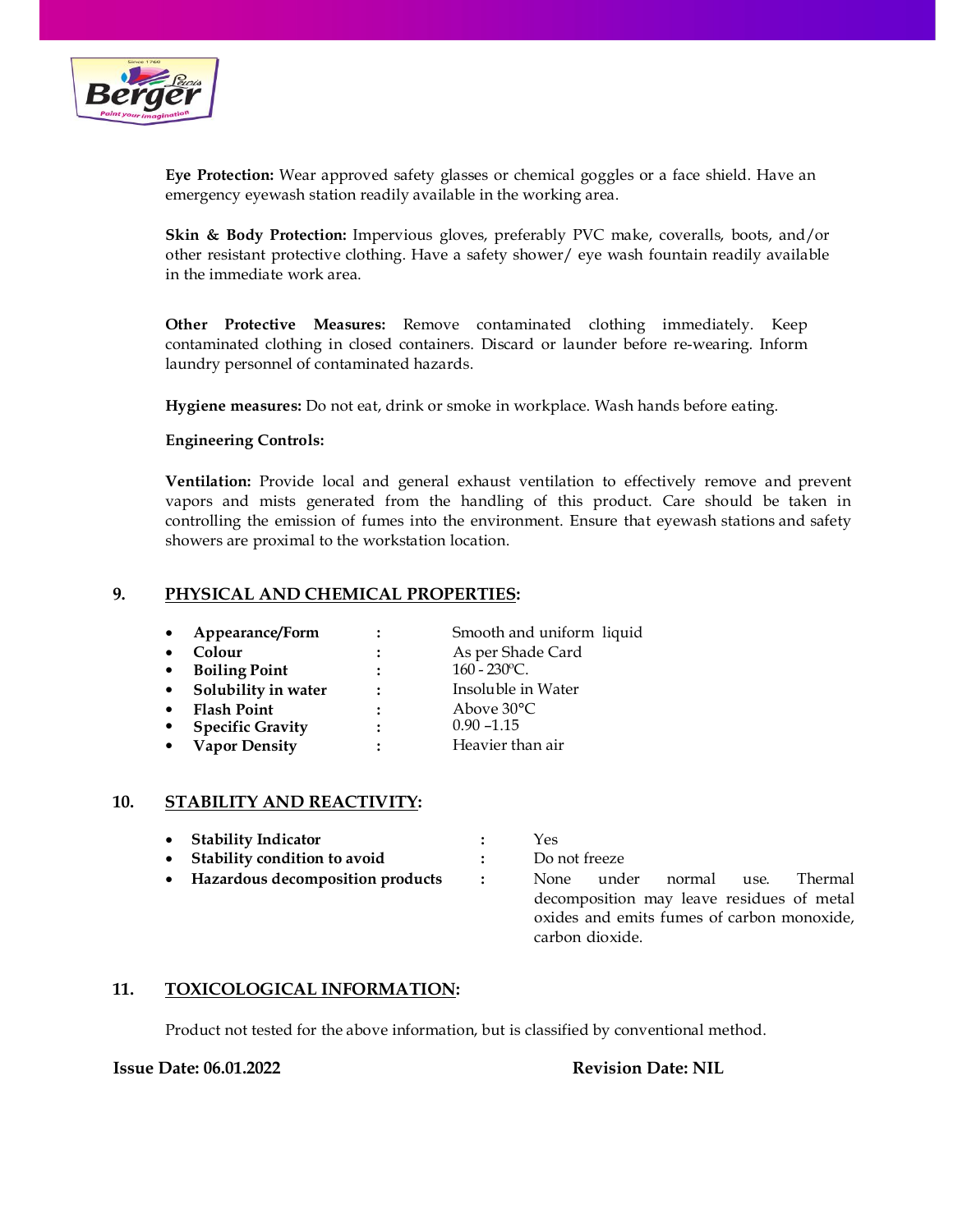

### **Indications:**

Exposure to component solvent vapor concentration in excess of the stated occupational exposure limit may result in adverse health effect such as mucous membrane and respiratory system irritation. May include headache, dizziness, fatigue, etc. The liquid splashed in the eye may cause irritation.

# **12. ECOLOGICAL INFORMATION:**

No experimental data of the product available but can be classified by conventional method. Do not allow material to be released to the environment (ground, air or water Bodies, River, sewerages).

# **13. DISPOSAL CONSIDERATION:**

**Recommendations:** To dispose by burning (Controlled incineration is recommended), in compliance with local regulations. Empty container can be disposed off as scrap material recycled.

# **14. TRANSPORT INFORMATION:**

| UN-No            |   | 1263                     |
|------------------|---|--------------------------|
| Marine pollutant |   | Yes                      |
| Shipping name    |   | Paint (Synthetic Enamel) |
| Packing Group    | ٠ | Ш                        |
| ADR              | ٠ | Class 3                  |
| IMO / IMDG       | ٠ | Class 3                  |
| ICAO/IADA        |   | Class 3                  |
| EMS              |   | $F-E$ , $S-E$            |
|                  |   |                          |

# **15. REGULATORY INFORMATION:**

Product is classified in accordance with EEC Regulations-Dir.91/326/EEC commission Dir. Of 5.3.91 adapting to technical progress 13th time council Dir.67/548/EEC relating to the classification, packing and labeling of dangerous goods. OJ no L 180, 8.7.91, p79; OJ no L 180A.

# **As per EPCRA Classification:**

SARA 313: Contains chemical component with known CAS nos less than De minimus limit

**Labeling: R-Phrase (s)**: R10 Flammable R20 Harmful by inhalation R36/38 Irritating to eyes & skin.